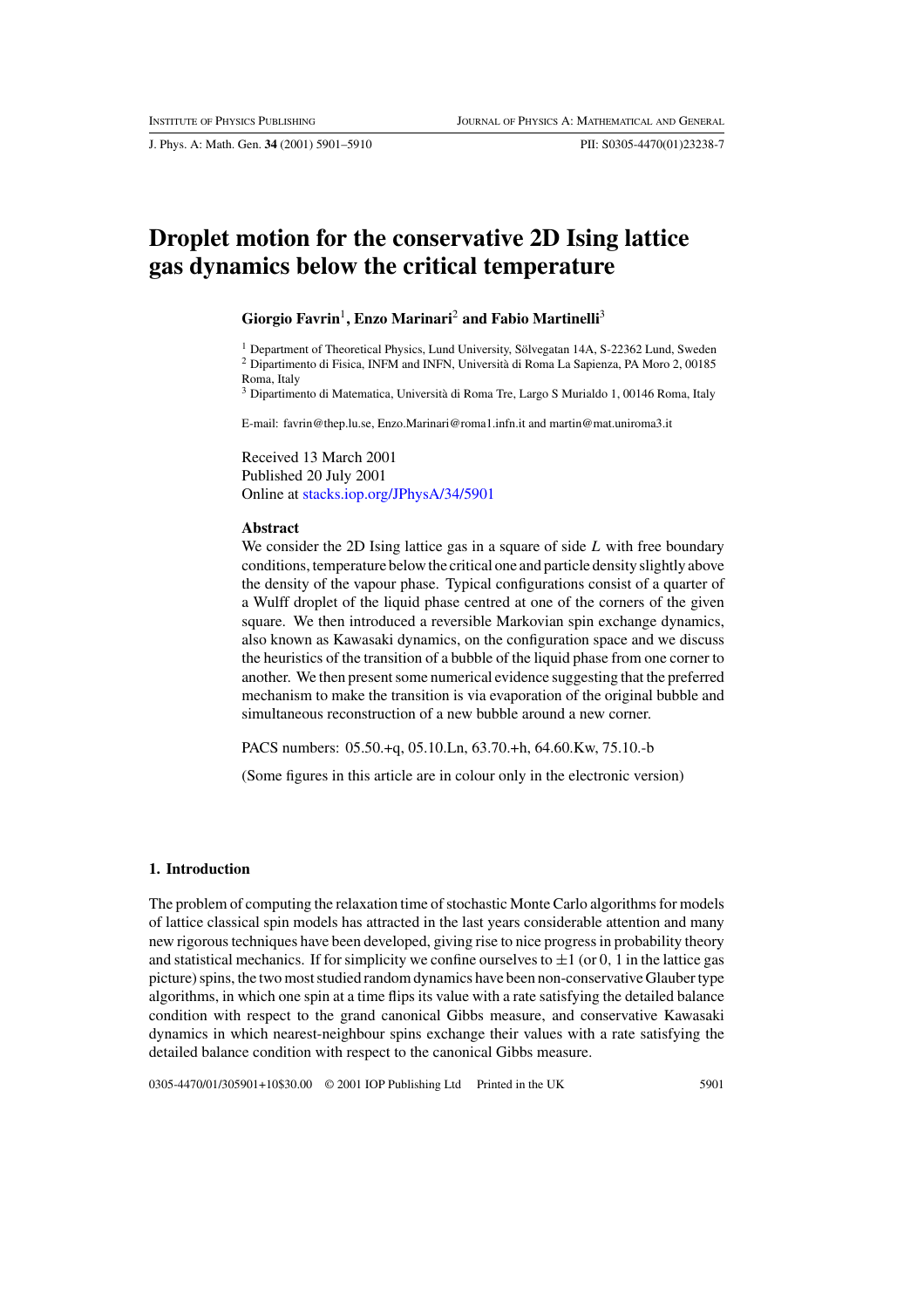A warning sign is in order here. Most of the rigorous results presented below have been obtained in the 'continuous time' setting, namely when the stochastic dynamics is a continuous time Markov chain and the time units are such that, in a unitary time interval, on average every spin tries to change its value once. In the physics literature, but also in the Markov chain Monte Carlo approach to computational problems and image reconstruction, the discrete time setting in which at each time step only one dynamical variable is updated is more familiar. In most cases the simple rule to translate results from one case to another is to multiply by the appropriate change of scale, but sometimes subtle problems may appear in the discrete setting (see e.g. [1]).

Let us go back to a quick review of the main results. For Glauber dynamics in the one-phase region the general picture is relatively clear for a wide class of models and the conclusion is that equilibrium is reached exponentially fast provided certain mixing assumptions are satisfied by the grand canonical Gibbs measure (see e.g.  $[2]$  and references therein). In the conservative case, instead, the basic results [3, 4] and more recently [5], state that, at high temperature, the relaxation time in a box of side L grows as  $L^2$  (diffusive scaling).

A natural question arises as to what happens when the thermodynamic parameters (e.g. inverse temperature and the external magnetic field in the Glauber case or inverse temperature and particle density in the conservative case) are such that we do have a phase transition in the thermodynamic limit.

Let us start with the Glauber case and, to be concrete, let us consider the usual Ising model in a two-dimensional box V of side L, without external field, and inverse temperature  $β$  larger than the critical value  $β<sub>c</sub>$ . With free boundary conditions the picture of the relaxation behaviour to the Gibbs equilibrium measure that emerges is the following. The system first relaxes rather rapidly to one of the two phases and then it creates, via a large fluctuation, a thin layer of the opposite phase along one of the sides of  $V$ . Such a process requires an average time of the order of  $\exp(\beta \tau_{\beta}L)$ , where  $\tau_{\beta}$  denotes the surface tension in the direction of one of the coordinate axes. After that, the opposite phase invades the whole system by moving, in a much shorter timescale, the interface to the side opposite to the initial one and equilibrium is finally reached. The time required for this final process can be computed to be of the order of  $L^3$  at least in the SOS approximation (see [6]).

Let us now turn to the much more involved conservative case in the same setting (low temperature and free boundary conditions). Here results are much less precise (see [7]).

Let us denote by N the total number of particles in V and let us assume that  $\rho \in (\rho^*, \rho^*_+)$ , where  $\rho$  and  $\rho_{\pm}^{*}$  denote the actual density and the density of the liquid/vapour phases respectively. With these assumptions it can be shown that the relaxation time is again exponentially large in L but, in contrast to the conservative case, almost nothing is known rigorously about the exact constant in the exponential and about the physical mechanisms behind equilibration.

That the relaxation time is very large can be easily understood (but painfully proved) by the following reasoning. Assume for simplicity that  $\rho$  is slightly above  $\rho^*$  in such a way that, typically, the gas at equilibrium shows phase segregation between a (macroscopically) small bubble of liquid immersed in vapour. Because of the free boundary conditions the bubble prefers to sit around one of the corners of V . Clearly, in order to reach equilibrium, the system started as above has to move the bubble to the other corners but, in doing that, it is forced to explore a region of the phase space of exponentially (in L) small canonical probability (and that is the hard part in a rigorous approach). In other words it seems clear that the slowest mode in the dynamics comes from the corner to corner droplet transport. A precise understanding of the above motion appears therefore to be an interesting problem on its own and almost unavoidable if one wants to quantify precisely the relaxation time. A first numerical attempt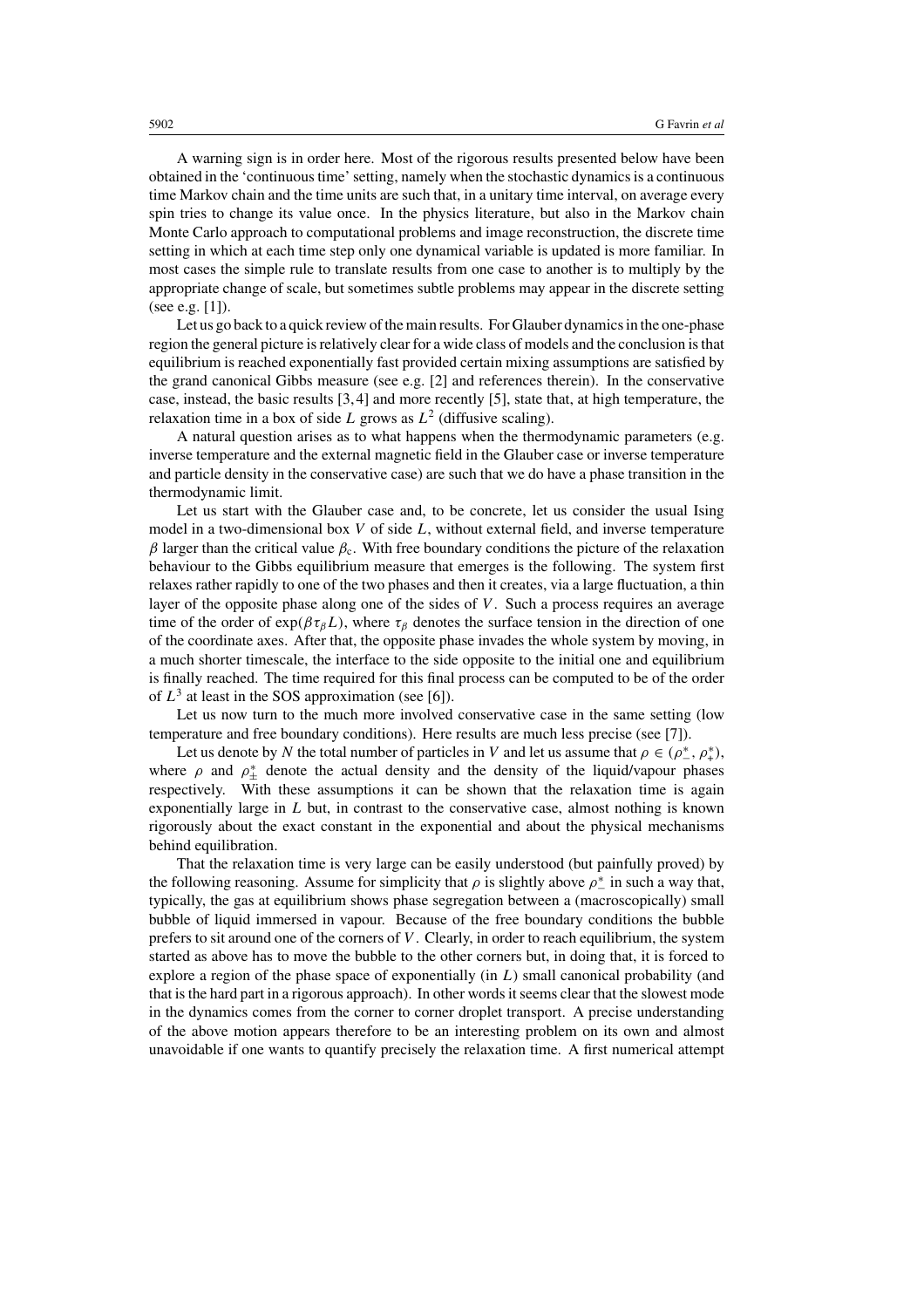in this direction represents the main goal of this paper, which is in turn based on the work contained in [8].

We conclude by observing that, if boundary conditions are changed to for example plus or periodic, then the whole scenario changes drastically and one may argue that the slowest mode of the system is associated with the random walk motion of the centre of gravity of the unique Wulff bubble of the liquid phase. If that is true then simple heuristics shows that the relaxation time should now grow as  $L^3$  (in continuous time units) or  $L^5$  in discrete time steps.

## **2. Model and notation**

We define here our model and notation.

#### *2.1. Equilibrium probability measures*

We consider the two-dimensional lattice  $Z^2$  with *sites*  $x = (x_1, x_2)$ . By  $Q_L$  we denote the square of all  $x = (x_1, x_2) \in \mathbb{Z}^2$  such that  $x_i \in \{0, \ldots, L-1\}$ ,  $i = 1, 2$ . The *edges* of  $\mathbb{Z}^2$  are those  $e = [x, y]$  with x, y nearest neighbours in  $\mathbb{Z}^2$ . Given  $V \subset \mathbb{Z}^2$ , we denote by  $\mathcal{E}_V$  the set of all edges such that both endpoints are in V .

*The configuration space.* Given  $V \subset \mathbb{Z}^2$ , our *configuration space* is  $\Omega_V = S^V$ , where  $S = \{-1, 1\}$ . Sometimes the *lattice gas* point of view will be more convenient, so we also consider the space  $\Omega'_V = \{0, 1\}^V$  and its natural one-to-one correspondence with  $\Omega$ . We define the *unnormalized magnetization*  $M_V : \Omega_V \mapsto Z$  and the *number of particles*  $N_V : \Omega_V' \mapsto N$ as

$$
M_V(\sigma) = \sum_{x \in V} \sigma(x) \qquad N_V(\eta) = \sum_{x \in V} \eta(x) \tag{1}
$$

while the *normalized magnetization* is given by  $m_V = M_V / |V|$ .

*The interaction and the Gibbs measures.* Given a finite set  $V \subset \mathbb{Z}^2$  we define the Hamiltonian with free boundary condition  $H_V : \Omega_V \mapsto \mathbf{R}$  by

$$
H_V(\sigma) = -\sum_{[x,y]\in \mathcal{E}_V} \sigma(x)\sigma(y).
$$
 (2)

The corresponding (finite-volume) Gibbs measure is given by

$$
\mu_V^{\beta}(\sigma) = \left(Z_V^{\beta}\right)^{-1} \exp[-\beta H_V(\sigma)] \tag{3}
$$

where  $Z_V^{\beta}$  is the proper normalization factor, called the partition function. We denote by  $m^*(\beta)$ and β<sup>c</sup> the *spontaneous magnetization* and *inverse critical temperature* of the two-dimensional Ising model respectively. It is well known that  $\beta_c = (1/2) \log(1 + \sqrt{2})$ . The density of the liquid and the vapour phase, denoted respectively by  $\rho^*_+(\beta)$  and  $\rho^*_{-}(\beta)$ , can be expressed as  $\frac{1}{2}(1 \pm m^*).$ 

We also introduce the *canonical Gibbs measure* defined as

$$
\nu_{V,N}^{\beta} = \mu_V^{\beta}(\cdot \, | \, N_V = N) \qquad N \in \{0, 1, \dots, |V| \}
$$
 (4)

where  $N_V$  is the number of particles in V.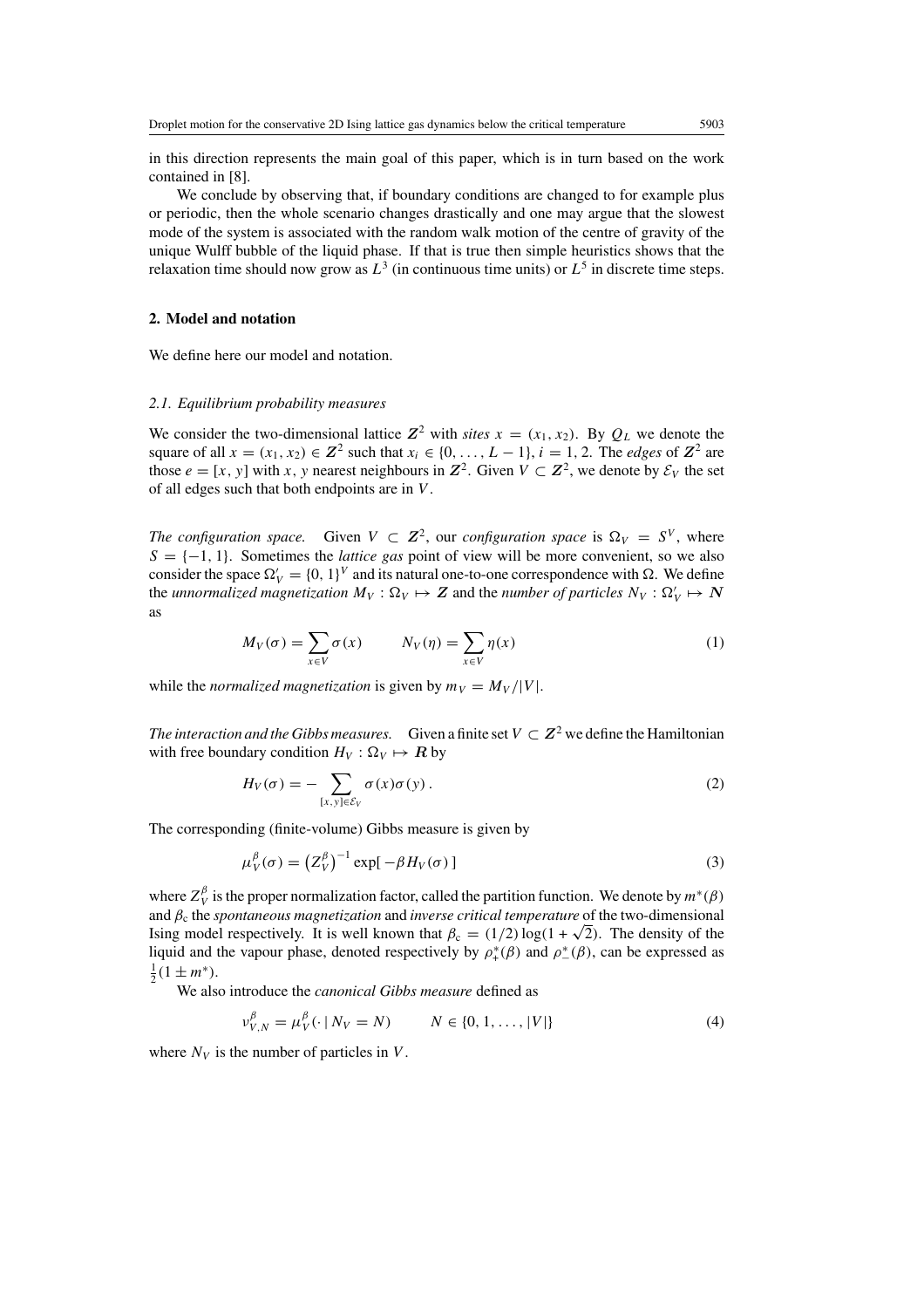### **3. The Kawasaki dynamics**

Here we define the relevant Markovian dynamics, reversible with respect to the canonical Gibbs measure, that will be used and analysed in the rest of this paper.

Given  $V \subset \mathbb{Z}^2$ ,  $b \in \mathcal{E}_V$  and a particle configuration  $\eta \in \Omega_V'$  (equivalent to a spin configuration  $\sigma \in \Omega_V$ ), let  $\eta^b$  be the configuration obtained from  $\eta$  by interchanging the values of the  $\eta$  variables at the end points of the bond b. The energy difference between the two configurations is given by

$$
\Delta_b H_V(\eta) \equiv H_V(\eta^b) - H_V(\eta). \tag{5}
$$

If  $\eta^b \neq \eta$  we call b a *broken bond* and we say it belongs to  $\mathcal{B}_n$ . With the above notation the Kawasaki dynamics with Metropolis transition probability matrix is given by:

$$
W(\eta, \eta') = \begin{cases} \frac{1}{|\mathcal{E}_V|} e^{-\beta \max(0, \Delta_b H_V(\eta))} & \text{if } \eta' = \eta^b \text{ and } b \in \mathcal{B}_\eta \\ 1 - \sum_{b \in \mathcal{B}_\eta} W(\eta, \eta^b) & \text{if } \eta' = \eta \\ 0 & \text{otherwise.} \end{cases}
$$
(6)

Clearly, for each  $N \in [1, |V| - 1]$ , W describes an ergodic Markov chain on the configuration space  $\Omega'_{V,N}$ , which consists of all particle configurations with particle number equal to N. In particular, since W satisfies the detailed balance condition with respect to the canonical measure  $v_{V,N}^{\beta}$ , the latter coincides with the unique invariant measure of the chain.

### **4. Corner to corner matter transport**

In this section we will first try to define our field of investigation by starting with a discussion of the typical configurations for the canonical measure of the Ising model below the critical temperature with free boundary conditions. We will then analyse some possible mechanisms for the corner to corner bubble transition, and the typical timescales that govern the process. Subsequently we will discuss the details of our numerical simulations and give some hints about the updating algorithm. Finally we will present the main results of this note.

## *4.1. Heuristics*

Let  $V = Q_L$ , let  $\rho \in (\rho_-^*, \rho_+^*)$ , where  $\rho_+^*$  have been defined above, and let  $N = \lfloor \rho L^2 \rfloor$  be the total number of particles.

For the above situation, it is useful to recall first the shape of the typical configurations of the canonical Ising Gibbs measure with free b.c. when the temperature is below the critical value and  $L$  is very large.

Let  $m_\rho = 2\rho - 1$  be the usual magnetization associated with the given particle density. Then, as discussed in [10] and [9], there exists  $0 < m_1(\beta) < m^*(\beta)$  such that

- (i) if  $m_\rho \in (-m_1, m_1)$  then the typical configurations show phase segregation between a highdensity ( $\approx \rho_+^*$ ) region and a low-density ( $\approx \rho_-^*$ ) region that are roughly two horizontal (or vertical) rectangles of appropriate area separated by a horizontal (or vertical) interface of length  $\approx L$  and
- (ii) if  $m_\rho \in (-m^*(\beta), -m_1(\beta)] \cup [m_1(\beta), m^*(\beta))$  then the typical configurations show phase segregation between a high-density ( $\approx \rho^*$ ) region and a low-density ( $\approx \rho^*$ ) region, the smaller of which is a quarter of a Wulff shape (see [12]) of appropriate area and it is centred in one of the four vertices of  $Q_L$ . For the reader's convenience we recall that a Wulff shape is, at very low  $T$ , very similar to a perfect square.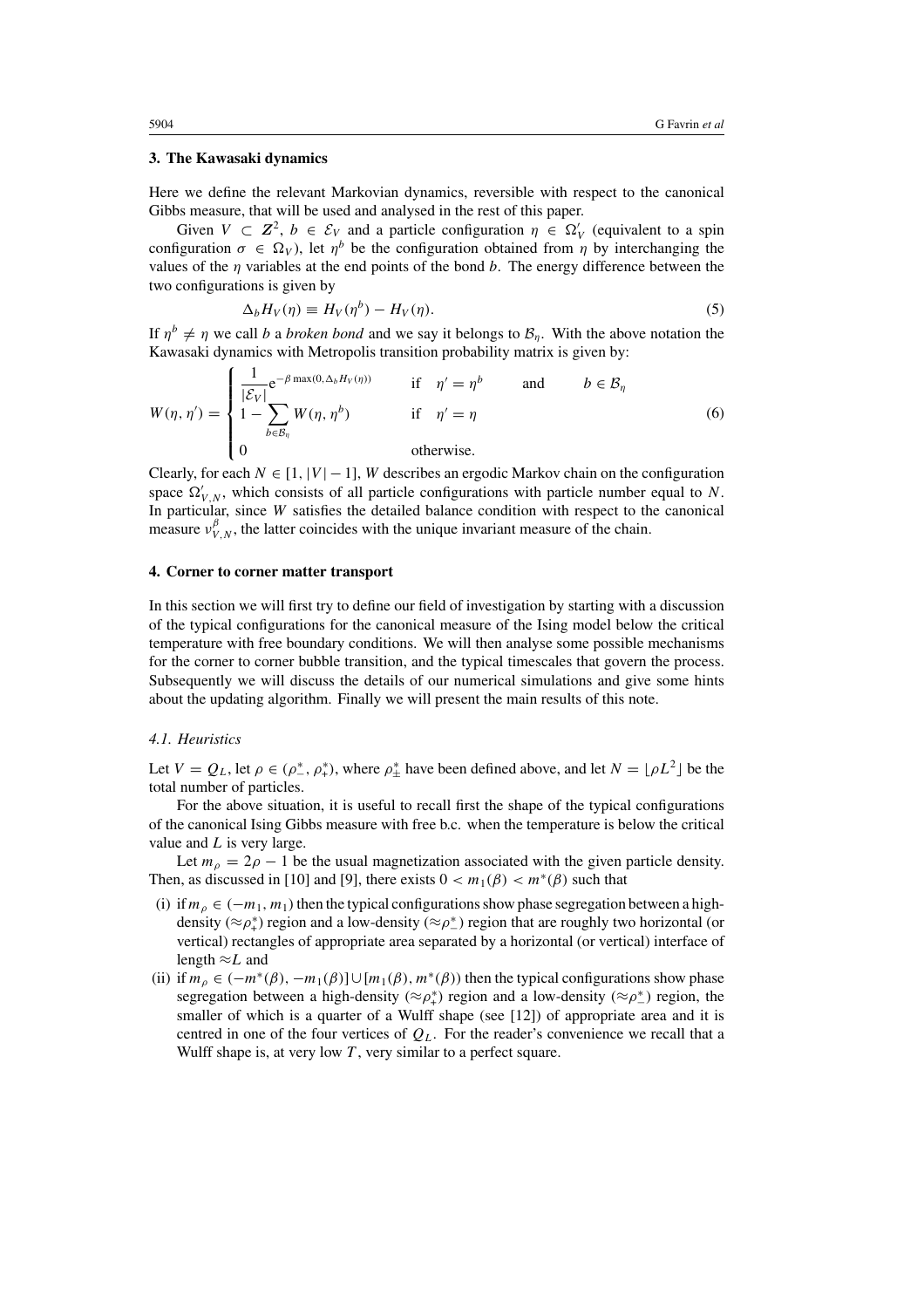

**Figure 1.** The sliding motion of the bubble, from the left to the right bottom corner.

What is important for us is that in both cases the typical configurations of the canonical measure show a discrete symmetry described by rotations of  $k\frac{\pi}{2}$ ,  $k = 0, 1...$  around the centre of  $\Lambda$ . As a consequence, if the dynamics starts from one typical configuration for which for example the particles form a cluster in a corner (this is one of the situations we have described before), then, in order to reach equilibrium, it must necessarily cross an unlikely region in the configuration space. One can show that the canonical probability of such region is exponentially small in  $L$  [7]. Therefore a bottleneck is present in the configuration space, and the relaxation time is exponentially large in  $L$  [7].

In the sequel to this paper we will always assume that we are in the second of the two scenarios described above, and in particular we will assume that m and  $\rho$  are respectively larger than but quite close to the values  $-m^*(\beta)$  and  $\rho^*(\beta)$ . In other words we are considering a situation in which typically the particles form a small (on a macroscopic scale) cluster of a specific shape around one of the four corners of  $\Lambda$ . Clearly we do not mean that all the particles that are in  $\Lambda$  are in the bubble, and we do not mean that the bubble does not have empty holes in its interior. What we mean exactly is that, with high probability, there exists a macroscopic region with a precise shape around one of the corners where the particle density is very close to the density of the liquid phase,  $\rho^*$  (corresponding to the Onsager magnetization density).

Next we analyse some possible mechanisms for the corner to corner bubble transition, namely the process that moves the liquid bubble from one corner to a different one.

We can see two main mechanisms that could intervene.

The first one involves a deformation of the initial Wulff droplet, that for simplicity we will assume here and in the following to be a square of side B (where  $\rho L^2 = \rho^*_{+} B^2 + \rho^*_{-}(L^2 - B^2)$ ) and with one vertex sitting on the left lower corner of  $\Lambda$ , into a rectangle. We call this case *sliding*. We can describe it as follows: we assume that the particles always (that is also during the transition to one of the other corners) form one compact cluster (apart from the usual small fluctuations) that, based on energetic considerations, we can assume to be a generic rectangle  $\mathcal R$  of sides  $B_1$  and  $B_2$ . Energetically, because of the free boundary conditions, at equilibrium it will find it convenient to be a square of side  $B$  attached to two sides of  $\Lambda$ . Under the Kawasaki dynamics we can imagine that such a square is deformed, by some sort of matter transport along the boundary, until it reaches the shape of a rectangle  $\mathcal{R}^*$  of sides  $B_1 > B_2$  ( $B_1$  being the horizontal side) with the left and bottom sides attached to the boundary of  $\Lambda$ . At this point the rectangle  $\mathcal{R}^*$  begins to slide along for example the bottom side of  $\Lambda$  until it reaches the opposite corner, where it deforms back to the original square (see figure 1). The energy barrier  $\Delta H$  one has to cross in this process is clearly of the order of  $2(B_1 + 2B_2) - 2(2B)$ at least at very low temperature. If we now optimize over  $B_1$  and  $B_2$  under the constraint at least at very low temperature. If we now optimize of that  $B_1 \times B_2 = B^2$  we obtain  $B_1 = \sqrt{2}B$  and  $B_2 = \frac{1}{\sqrt{2}}$ wer  $B_1$  and  $B_2$  under the constraint<br>  $\frac{1}{2}B$ . Thus  $\Delta H = 4(\sqrt{2}-1)B$  and therefore we expect that the average time to see a *sliding* transition will be of the order of  $t_{\text{sliding}} \approx \exp(\beta \Delta H).$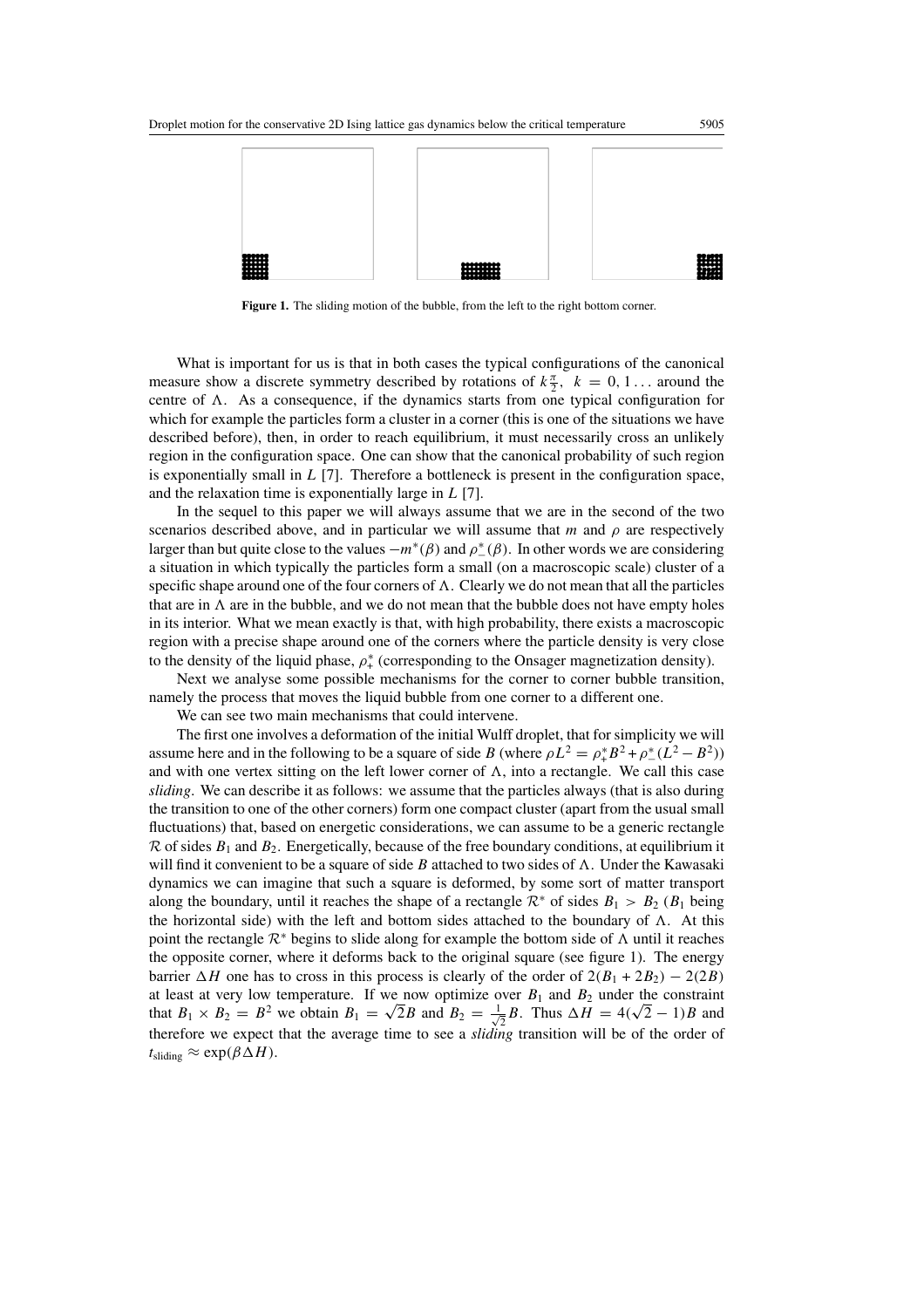The second mechanism that one can imagine is what we call *evaporation*. Particles individually separate from the liquid bubble (they evaporate) and start to perform a sort of random walk in the vapour phase (typically along the boundaries, for energetic reasons). Clearly the excess particles in the vapour phase prefer, as soon as they can, to gather together around one of the nearby corners, and grow there a new liquid bubble. Typically these trial bubbles do not achieve a macroscopic volume, but die long before reaching this stage and their particles end up returning to their mother bubble. Only rare fluctuations lead to more than half of the particles clustering together: in these cases typically the new bubble will form in the selected corner, and evaporation will continue until all the original liquid bubble has been reformed around the new corner (clearly particles of the bubble are interchanged at all moments with particles that are in equilibrium in the vapour phase). It is not difficult to check that, at least to leading order, the energy barrier is crossed when the two groups of particles in the two different corners have the same volume (and same Wulff shape). At very low temperature we different corners have the same volume (and same Wulff shape). At very lo<br>obtain immediately that  $\Delta H = 4(\sqrt{2} - 1)B$ , exactly as in the former case.

We conclude this part by stressing that all the above reasonings were based only on energy barrier considerations and that we have never taken into account entropic contributions. The latter may play an important role in selecting one mechanism instead of another. Moreover prefactors in the typical timescales of each process may also be relevant and in that case a more detailed analysis would be required.

#### *4.2. Numerical simulations*

Our experimental setting can be described as follows: we use a square two-dimensional lattice with free boundary conditions. We have investigated lattice sizes from  $L = 20$  to 30. The inverse temperature β has been assigned the two values  $\beta = 0.7$  and 1.05 in different cases (this is of the order of twice the value of the inverse critical temperature  $\beta_c$ ). Finally we have chosen the number of particles in the range 25–36 (corresponding to initial conditions with a bubble of  $5 \times 5$  or  $6 \times 6$  particles in a corner of the square lattice). Notice that in our range of temperatures the density of the vapour  $\rho_{-}^{*}$  lies between  $5 \times 10^{-3}$  and  $2 \times 10^{-4}$  for the two different temperature values: in other words we are in extreme conditions.

The updating algorithm is of course based on the transition matrix (6), and goes as follows. We consider the particle configuration at time t,  $\eta(t)$ . We select a broken bond (that is a bond in the set  $\mathcal{B}_{\eta(t)}$ ) at random, with uniform probability. We compute the energy difference  $\Delta_b H_V(\eta(t))$  defined in (5): if it is negative we accept the update proposal, and set  $\eta(t + 1) = \eta^b(t)$ . Otherwise we accept the update proposal with probability  $exp(-\beta \Delta_b H_V(\eta(t)))$ , and refuse it otherwise, setting in this case  $\eta(t + 1) = \eta(t)$ .

This procedure, while appealing from the point of view of the computational efficiency, and satisfactory from the physical point of view, does not satisfy detailed balance, since the number of broken bonds is not a conserved quantity (see for instance the discussion in [11]). In our working conditions, however, this effect is very small and, as far as many issues are concerned, irrelevant. In fact, as we have already explained, we will mostly focus on the mechanisms on which the bubble transition is based: since the small violation of detailed balance amounts to watching a movie that runs at slightly variable speed, spatial phenomena (for example what the transition path of the bubble is or what its typical spread is during the transition) are described in an exact manner. Scaling arguments (for example the scaling of the transition time with  $\beta$ ) could as matter of principle be sensitive to the violation of detailed balance: we believe however that only the prefactors will be affected, and all of the many tests of universality that we have performed on our simulations confirm this point of view.

We still have to discuss the criterion by which we define a bubble transition. We have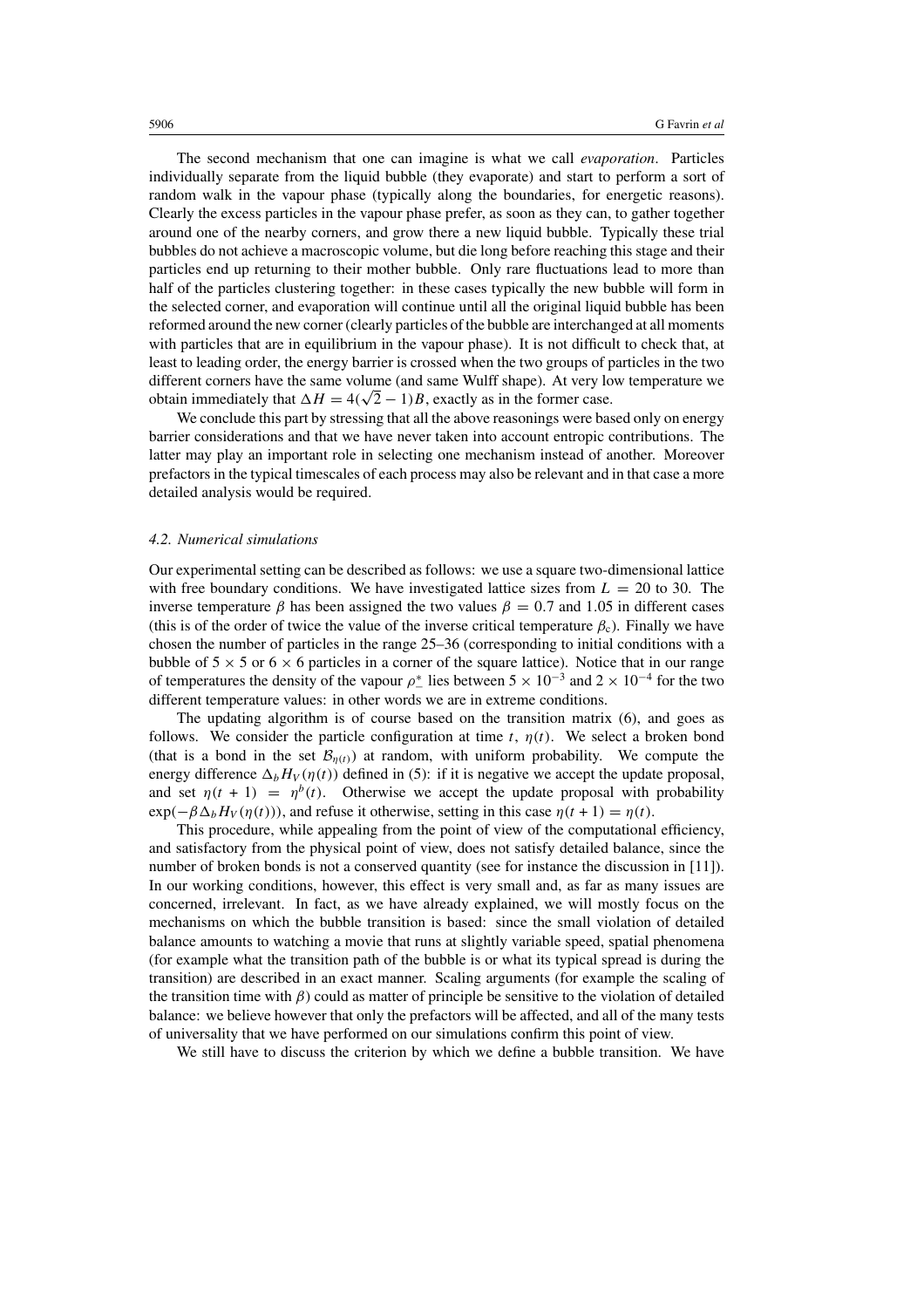

**Figure 2.** The number of particles close to each of the four corners as a function of time. See the text for further details.

indeed used two different criteria and checked that in the two cases we obtain consistent results. In the first scheme we define four boxes, with a vertex in one of the four corners, with an area equal to that of the original bubble (that starts, let us say, from the top left corner). We then define a transition as the event where the centre of mass of the particles that constitute the bubble enters a new box. In the second scheme we define a transition as the event where three-quarters of the particles have left the initial box: since we expect to have a transition when half of the particles have left, we are confident that 75% is a safe signal for a transition. Numerical simulations will confirm the coincidence of the two criteria.

## **5. Results and discussion**

In figure 2 we show the number of particles (modulo a corner-dependent offset needed to make the figure readable) at time  $t$  near the four different corners of the lattice during the course of the dynamics. More precisely we have defined square boxes of size  $B<sup>2</sup>$  with a vertex in each of the four corners, where  $B<sup>2</sup>$  is the total number of particles (25 in the present case) and for each box we have computed the time history of the number of particles inside the box, under the condition that at time  $t = 0$  all the particles are in the leftmost bottom box. The value for the lowest curve (representing one given corner) is exactly the value of the number of particles in the corner, while the other three curves have an offset of, respectively, 30, 60 and 90 for the three different corners. The transitions are always abrupt, and the particles spend the quasi-totality of their time confined in one corner. As one expects on theoretical grounds the typical time scale on which a transition occurs is much shorter than the time one has to wait to see the transition. The system is waiting for a *critical fluctuation*, making many unsuccessful attempts (the small spikes towards the bottom of the figure).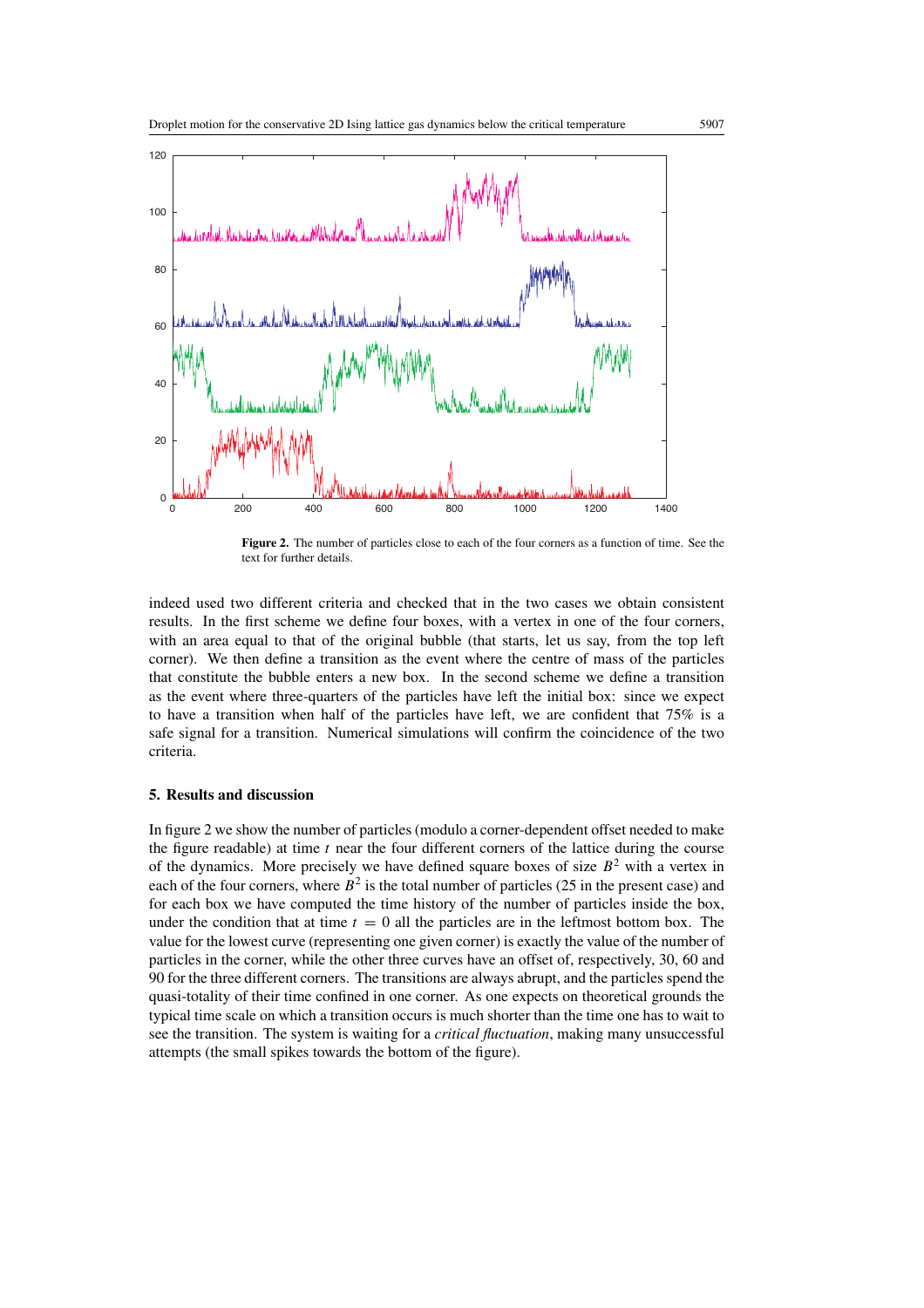

**Figure 3.** Variance of the centre of mass as a function of the time.

In figure 3 instead we have computed the 'variance' of the centre of mass of the particles. We define

$$
\sigma^2(t) \equiv \frac{1}{B^2} \sum_{i} \left( x_i(t) - x^{\text{(cm)}}(t) \right)^2 \tag{7}
$$

where  $x_i(t)$  are, as usual, the positions of the particles on the two-dimensional square lattice, and  $x^{(cm)}(t)$  is the centre of mass of the particles at time t. We compare it to the two extreme situations, where the particles form a compact blob (the lowest straight line), and where the particles are divided into two, equal sized, compact blobs in two adjacent corners (see the previous discussion in section 3.1). The timescale of this figure (in arbitrary units again) is much smaller than that of the previous figure, and basically gives the time of a single transition. In other words we have analysed the time behaviour of the above variance precisely during the short (in the timescale of figure 2) time interval in which the transition takes place. The outcome is that the particles go from a compact blob (in a corner) to a compact blob (in a different corner) passing through a situation where they are basically divided into two groups of similar size.

The second part of our analysis considers scaling behaviours of the (average) transition times  $T(\beta, L)$ . We look separately at the dependence of T over  $\beta$  and over the size L. In figure 4 we look at the  $\beta$  dependence over the range [0.65, 1.1] for a fixed side  $L = 20$  (and 25 particles). Our best fit to the form

$$
T(\beta) = A e^{\beta \delta H} \tag{8}
$$

is very good and gives  $\Delta H \simeq 17.8$  (and  $A \simeq 0.001$ ).

This is in very good agreement with the heuristic calculation of the energy barrier assuming that the transition occurs via the mechanism we have called *evaporation*, that suggests that  $\Delta H$  is of the order of 20. We illustrate the mechanism in figure 5. We start with 25 particles packed in the left down-most corner: here the surface includes 10 broken links. Now in the intermediate situation of figure 5, that is a typical intermediate particle configuration, we have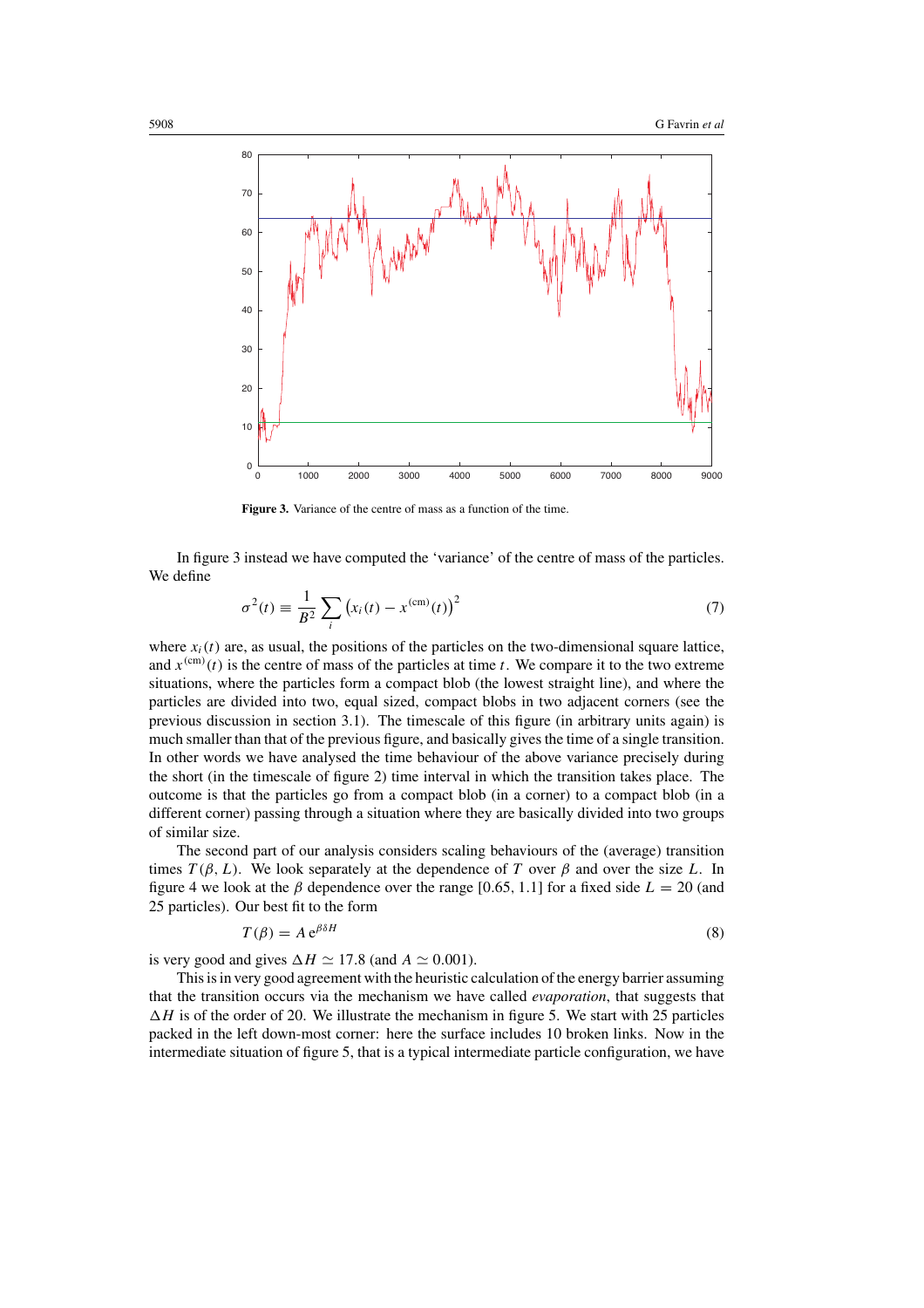

**Figure 4.** Transition time as a function of  $\beta$ .



**Figure 5.** The dynamical mechanism we call *evaporation*. See the text for further details.

19 broken links. Clearly it would be less expensive for the lonely particle to travel along the side of the lattice, but the configuration we show has a higher entropy and we observe these kinds of process with high frequency. Since  $\Delta H$  is equal to twice the difference in the number of broken links, in this case  $\Delta H = 18$ . This is only an estimate, but gives the correct order of magnitude. Notice that  $\Delta H = 18$  is quite far from the infinite-volume saddle we have or magnitude. Notice that  $\Delta H = 18$  is quite far from the infinite-volume saddle we have discussed before, that would give  $\Delta H = 4(\sqrt{2} - 1)B \simeq 8$ : this is due to finite-size effects (both  $B$  and  $L$  are finite). We have verified that when we change the number of particles (for example from 25 to 36) or the definition of a *transition* from corner to corner we continue to find the expected scaling behaviour.

### **6. Conclusions**

In this paper we have investigated, mainly numerically, the Kawasaki dynamics (a particular conservative particle–hole exchange) for the low-temperature ( $\beta \approx 2\beta_c$ ) Ising lattice gas in a box with free boundary conditions and side  $L \approx 30$ . The number of particles N has been chosen in a such a way that phase segregation occurs (typically  $N \approx 25$ ). With the above